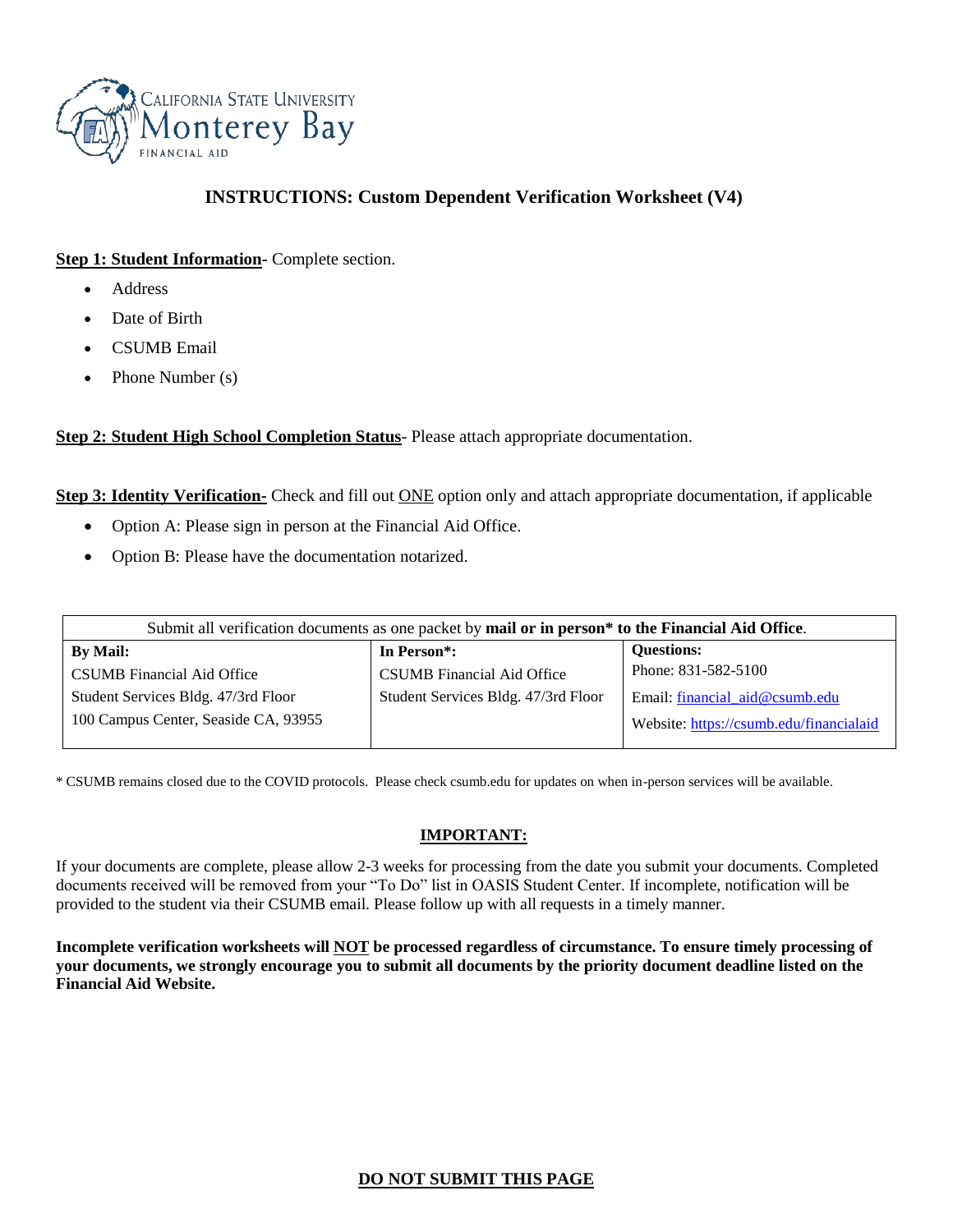| Last Name     | <b>First Name</b>                            | M.I. | OASIS Student I.D. (000-000-000) |
|---------------|----------------------------------------------|------|----------------------------------|
| FINANCIAL AID | CALIFORNIA STATE UNIVERSITY<br>'Monterey Bay |      | For office use only              |

## **2021-2022 Custom Dependent Verification Worksheet (V4)**

Your 2021-2022 Free Application for Federal Student Aid (FAFSA) was selected for review in a process called Verification. The law states that before awarding Federal Student Aid, the Financial Aid Office is required to confirm the information you and your parents reported on your FAFSA. To verify that you provided correct information, the Financial Aid Office will compare your FAFSA with the information on this worksheet and with all other requested documents. If there are differences between your FAFSA and the financial documents provided, a financial aid administrator will make corrections to your FAFSA as needed.

✓ **SUBMIT COMPLETED** worksheet and required attachments to the Financial Aid Office by the **priority document deadline** listed on the Financial Aid Website: **<https://csumb.edu/financialaid>**

| <b>Step 1: Student Information</b>                                                                                                                                                  |                                                                                                                                                               |          |                                         |  |  |
|-------------------------------------------------------------------------------------------------------------------------------------------------------------------------------------|---------------------------------------------------------------------------------------------------------------------------------------------------------------|----------|-----------------------------------------|--|--|
|                                                                                                                                                                                     |                                                                                                                                                               |          |                                         |  |  |
| Street Address (Include apt. no.)                                                                                                                                                   |                                                                                                                                                               |          | Date of Birth                           |  |  |
|                                                                                                                                                                                     |                                                                                                                                                               |          |                                         |  |  |
| City                                                                                                                                                                                | <b>State</b>                                                                                                                                                  | Zip Code | Student telephone number with voicemail |  |  |
|                                                                                                                                                                                     |                                                                                                                                                               |          | @csumb.edu                              |  |  |
|                                                                                                                                                                                     | Student's email address                                                                                                                                       |          | Alternative number with voicemail       |  |  |
|                                                                                                                                                                                     | <b>STEP 2: High School Completion Status</b>                                                                                                                  |          |                                         |  |  |
| Provide one of the documents listed below to the Financial Aid Office directly. We do not accept copies routed to the Financial                                                     |                                                                                                                                                               |          |                                         |  |  |
| Aid Office from any department on campus. Your Financial Aid Award will not be disbursed to your account until an approved                                                          |                                                                                                                                                               |          |                                         |  |  |
| $\bullet$                                                                                                                                                                           | document is received directly from you or notarized and mailed.<br>A copy of the student's high school diploma.                                               |          |                                         |  |  |
| For students who completed secondary education in a foreign country, a copy of the "secondary school leaving certificate" or<br>$\bullet$                                           |                                                                                                                                                               |          |                                         |  |  |
|                                                                                                                                                                                     | other similar document.                                                                                                                                       |          |                                         |  |  |
| A copy of the student's final official high school transcript that shows the date when the diploma was awarded.<br>$\bullet$                                                        |                                                                                                                                                               |          |                                         |  |  |
| A State certificate or transcript received by a student after the student passed a State-authorized examination that the State<br>$\bullet$                                         |                                                                                                                                                               |          |                                         |  |  |
|                                                                                                                                                                                     | recognizes as the equivalent of a high school diploma (GED test, HiSET, TASC, or other State-authorized examination).                                         |          |                                         |  |  |
| An academic transcript that indicates the student successfully completed at least a two-year program that is acceptable for full<br>$\bullet$<br>credit toward a bachelor's degree. |                                                                                                                                                               |          |                                         |  |  |
|                                                                                                                                                                                     | $\mathcal{A}$ and $\mathcal{A}$ and $\mathcal{A}$ and $\mathcal{A}$ and $\mathcal{A}$ and $\mathcal{A}$ and $\mathcal{A}$ and $\mathcal{A}$ and $\mathcal{A}$ |          |                                         |  |  |

- For a student who was homeschooled in a State where State law requires the student to obtain a secondary school completion credential for homeschooling (other than a high school diploma or its recognized equivalent), a copy of that credential.
- For a student who was homeschooled in a State where State law does not require the student to obtain a secondary school completion credential for homeschooling (other than a high school diploma or its recognized equivalent), a transcript, or the equivalent, signed by the student's parent or guardian, that lists the secondary school courses the student completed and includes a statement that the student successfully completed a secondary school education in a homeschool setting.

#### **A student who is unable to obtain the documentation listed above must contact the Financial Aid Office.**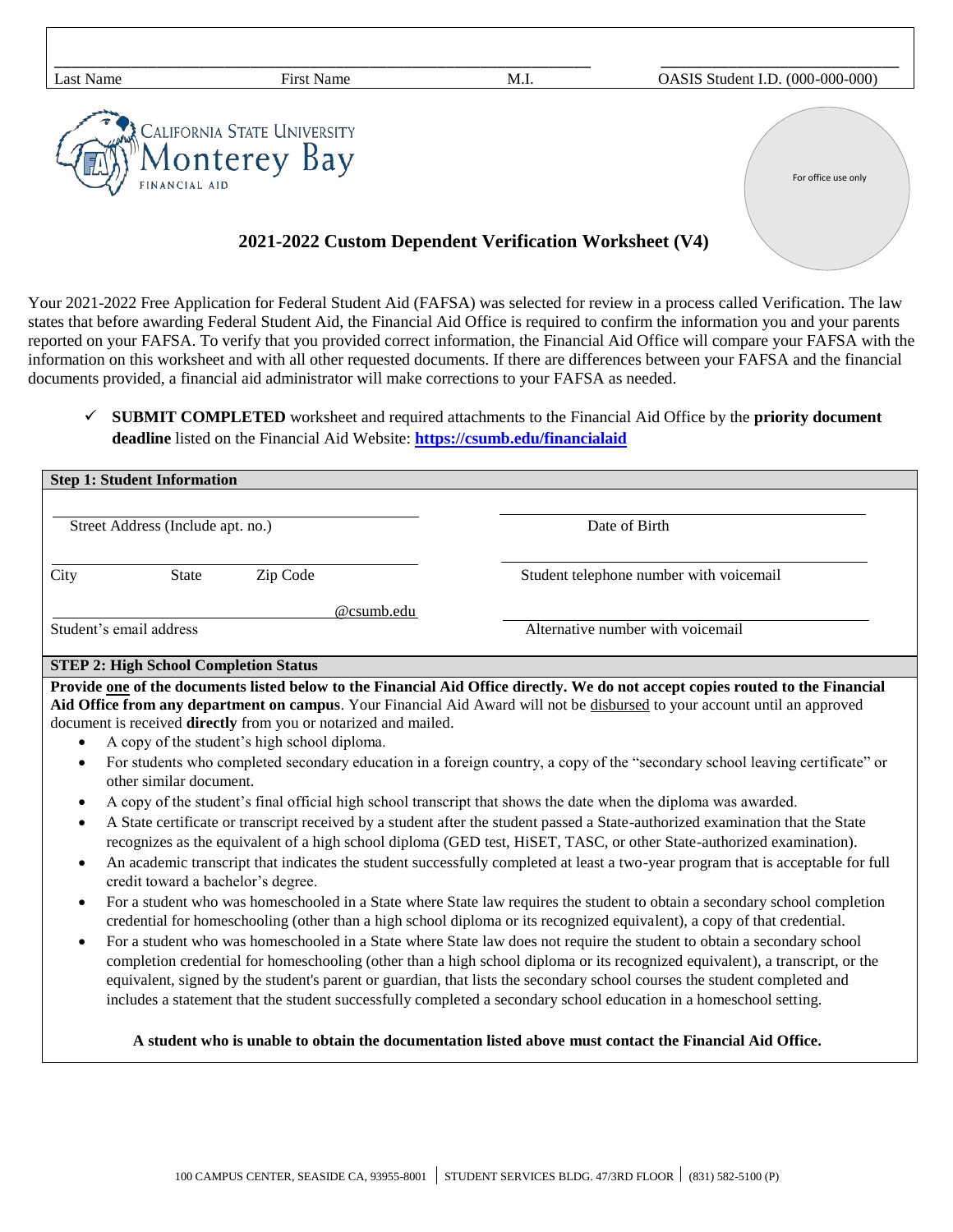| Last Name                                                                                                                                                                                                                                                                                                                                                                                                                                                                                                                                                                                                                                                                                                                                                                                                  | First Name                                                                                                                                                                                                                           | M.I.                                    | OASIS Student I.D. (000-000-000)                                                                                                 |  |  |
|------------------------------------------------------------------------------------------------------------------------------------------------------------------------------------------------------------------------------------------------------------------------------------------------------------------------------------------------------------------------------------------------------------------------------------------------------------------------------------------------------------------------------------------------------------------------------------------------------------------------------------------------------------------------------------------------------------------------------------------------------------------------------------------------------------|--------------------------------------------------------------------------------------------------------------------------------------------------------------------------------------------------------------------------------------|-----------------------------------------|----------------------------------------------------------------------------------------------------------------------------------|--|--|
|                                                                                                                                                                                                                                                                                                                                                                                                                                                                                                                                                                                                                                                                                                                                                                                                            | STEP 3: Option A (To Be Signed at the Institution) *                                                                                                                                                                                 |                                         |                                                                                                                                  |  |  |
| * CSUMB remains closed due to the COVID protocols. Please check csumb.edu for updates on when in-person services will be available.                                                                                                                                                                                                                                                                                                                                                                                                                                                                                                                                                                                                                                                                        |                                                                                                                                                                                                                                      |                                         |                                                                                                                                  |  |  |
|                                                                                                                                                                                                                                                                                                                                                                                                                                                                                                                                                                                                                                                                                                                                                                                                            |                                                                                                                                                                                                                                      |                                         |                                                                                                                                  |  |  |
| <b>Identity and Statement of Educational Purpose</b><br>(To Be Signed at the Institution)                                                                                                                                                                                                                                                                                                                                                                                                                                                                                                                                                                                                                                                                                                                  |                                                                                                                                                                                                                                      |                                         |                                                                                                                                  |  |  |
|                                                                                                                                                                                                                                                                                                                                                                                                                                                                                                                                                                                                                                                                                                                                                                                                            |                                                                                                                                                                                                                                      |                                         |                                                                                                                                  |  |  |
| verify his or her identity by presenting an unexpired valid government-issued photo identification (ID), such as, but not<br>limited to, a driver's license, other state-issued ID, or passport. The institution will maintain a copy of the student's photo ID<br>that is annotated by the institution with the date it was received and reviewed, and the name of the official at the institution<br>authorized to receive and review the student's ID.                                                                                                                                                                                                                                                                                                                                                  |                                                                                                                                                                                                                                      |                                         |                                                                                                                                  |  |  |
| below.                                                                                                                                                                                                                                                                                                                                                                                                                                                                                                                                                                                                                                                                                                                                                                                                     |                                                                                                                                                                                                                                      |                                         | In addition, the student must sign, in the presence of the institutional official, the Statement of Educational Purpose provided |  |  |
|                                                                                                                                                                                                                                                                                                                                                                                                                                                                                                                                                                                                                                                                                                                                                                                                            |                                                                                                                                                                                                                                      | <b>Statement of Educational Purpose</b> |                                                                                                                                  |  |  |
|                                                                                                                                                                                                                                                                                                                                                                                                                                                                                                                                                                                                                                                                                                                                                                                                            | I certify that I (Print Student's Name) am the individual signing                                                                                                                                                                    |                                         |                                                                                                                                  |  |  |
|                                                                                                                                                                                                                                                                                                                                                                                                                                                                                                                                                                                                                                                                                                                                                                                                            |                                                                                                                                                                                                                                      |                                         | this Statement of Educational Purpose and that the Federal student financial assistance I may receive will only be used for      |  |  |
|                                                                                                                                                                                                                                                                                                                                                                                                                                                                                                                                                                                                                                                                                                                                                                                                            | educational purposes and to pay the cost of attending<br>(Name of Postsecondary Educational Institution)<br>for $2021 - 2022$ .                                                                                                      |                                         |                                                                                                                                  |  |  |
|                                                                                                                                                                                                                                                                                                                                                                                                                                                                                                                                                                                                                                                                                                                                                                                                            |                                                                                                                                                                                                                                      |                                         |                                                                                                                                  |  |  |
| (Student's Signature)                                                                                                                                                                                                                                                                                                                                                                                                                                                                                                                                                                                                                                                                                                                                                                                      |                                                                                                                                                                                                                                      | (Date)                                  | (Student's ID Number)                                                                                                            |  |  |
|                                                                                                                                                                                                                                                                                                                                                                                                                                                                                                                                                                                                                                                                                                                                                                                                            |                                                                                                                                                                                                                                      |                                         |                                                                                                                                  |  |  |
| Verificación de Identidad y Declaración de Propósito Educativo<br>(Para ser firmada en la institución)                                                                                                                                                                                                                                                                                                                                                                                                                                                                                                                                                                                                                                                                                                     |                                                                                                                                                                                                                                      |                                         |                                                                                                                                  |  |  |
|                                                                                                                                                                                                                                                                                                                                                                                                                                                                                                                                                                                                                                                                                                                                                                                                            | El estudiante debe comparecer en persona en <b>el contrar en el contrar en el contrar en el contrar el contrar el contrar el contrar el contrar el contrar el contrar el contrar el contrar el contrar el contrar el contrar el </b> |                                         | <sub>-</sub> para                                                                                                                |  |  |
| (Nombre de la institución educativa postsecundaria)<br>verificar su identidad mediante la presentación de una identificación con fotografía (ID) válida emitida por el gobierno que<br>no haya expirado, como una licencia de conducir, otro tipo de identificación emitida por el estado o pasaporte, entre otros.<br>La institución conservará una copia de la identificación con fotografía del estudiante en la cual se anotará la fecha en la que<br>se recibió y revisó, y el nombre del funcionario de la institución autorizado a recibir y revisar las identificaciones de los<br>estudiantes.<br>Además, el estudiante debe firmar, en presencia del funcionario de la institución, la Declaración de Propósito Educativo<br>proporcionada a continuación.<br>Declaración de Propósito Educativo |                                                                                                                                                                                                                                      |                                         |                                                                                                                                  |  |  |
|                                                                                                                                                                                                                                                                                                                                                                                                                                                                                                                                                                                                                                                                                                                                                                                                            |                                                                                                                                                                                                                                      |                                         |                                                                                                                                  |  |  |
| Declaración de Propósito Educativo, y que la ayuda financiera federal estudiantil que yo pueda recibir sólo será utilizada<br>[Imprimir nombre de institución educativa postsecundaria]                                                                                                                                                                                                                                                                                                                                                                                                                                                                                                                                                                                                                    |                                                                                                                                                                                                                                      |                                         |                                                                                                                                  |  |  |
| [Firma del estudiante]                                                                                                                                                                                                                                                                                                                                                                                                                                                                                                                                                                                                                                                                                                                                                                                     |                                                                                                                                                                                                                                      | [Fecha]                                 | [Número de identificación del estudiante]                                                                                        |  |  |
|                                                                                                                                                                                                                                                                                                                                                                                                                                                                                                                                                                                                                                                                                                                                                                                                            |                                                                                                                                                                                                                                      |                                         |                                                                                                                                  |  |  |
|                                                                                                                                                                                                                                                                                                                                                                                                                                                                                                                                                                                                                                                                                                                                                                                                            |                                                                                                                                                                                                                                      |                                         |                                                                                                                                  |  |  |
|                                                                                                                                                                                                                                                                                                                                                                                                                                                                                                                                                                                                                                                                                                                                                                                                            |                                                                                                                                                                                                                                      |                                         |                                                                                                                                  |  |  |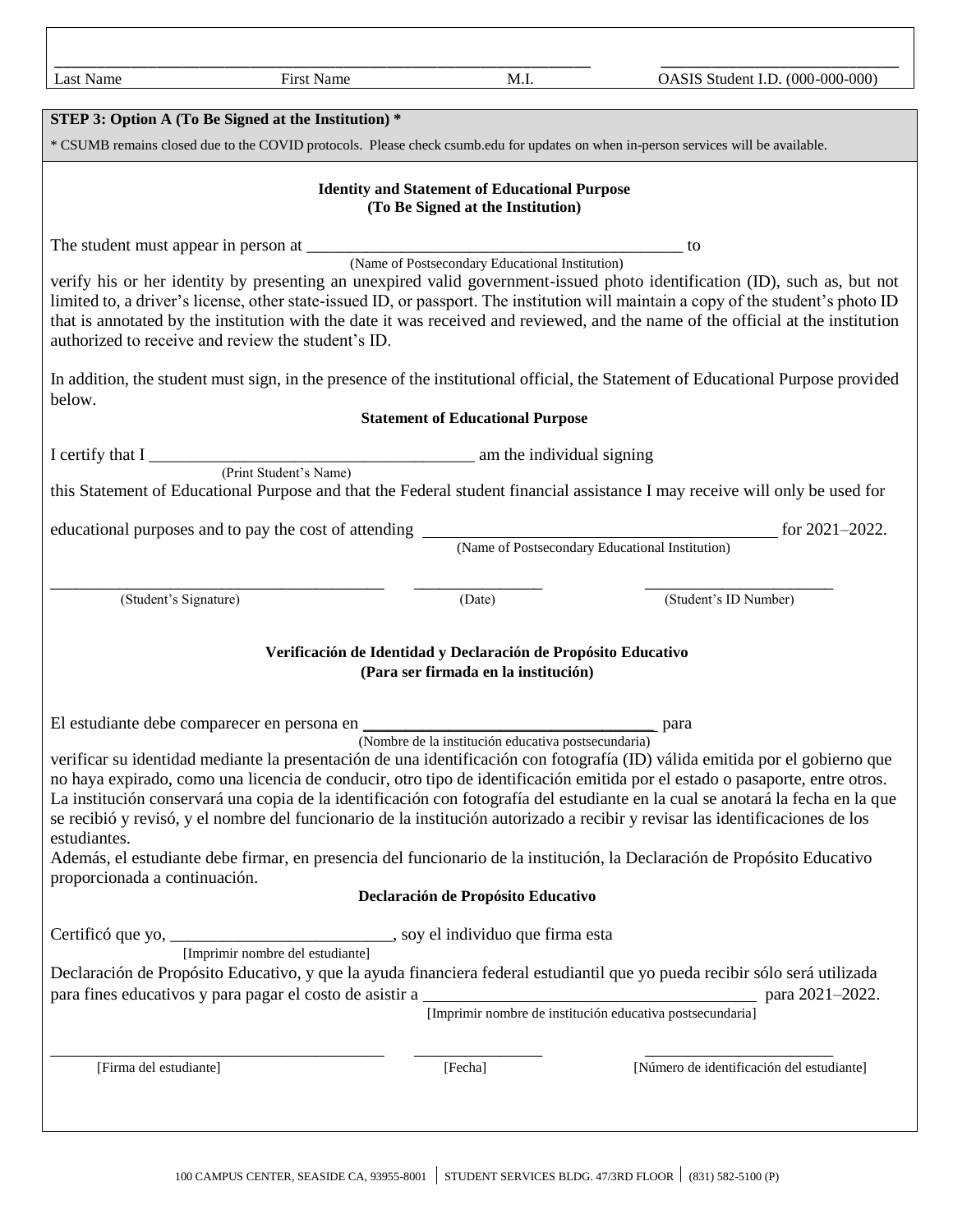| Last Name                                                                                                                                                                                                                                                                                                                                                                                                                                               | <b>First Name</b>                                                                                  | M.I.                                    | OASIS Student I.D. (000-000-000)          |  |
|---------------------------------------------------------------------------------------------------------------------------------------------------------------------------------------------------------------------------------------------------------------------------------------------------------------------------------------------------------------------------------------------------------------------------------------------------------|----------------------------------------------------------------------------------------------------|-----------------------------------------|-------------------------------------------|--|
|                                                                                                                                                                                                                                                                                                                                                                                                                                                         |                                                                                                    |                                         |                                           |  |
|                                                                                                                                                                                                                                                                                                                                                                                                                                                         | STEP 3: Option B (To Be Signed in the Presence of a Notary)                                        |                                         |                                           |  |
|                                                                                                                                                                                                                                                                                                                                                                                                                                                         | <b>Identity and Statement of Educational Purpose</b><br>(To Be Signed in the Presence of a Notary) |                                         |                                           |  |
| If the student is unable to appear in person at<br>(Name of Postsecondary Educational Institution)<br>to verify his or her identity, the student must provide to the institution:<br>(a) A copy of the unexpired valid government-issued photo identification (ID) that is acknowledged in the notary                                                                                                                                                   |                                                                                                    |                                         |                                           |  |
| statement below, or that is presented to a notary, such as, but not limited to, a driver's license, other state-issued ID,<br>or passport; and<br>(b) The original Statement of Educational Purpose provided below, which must be notarized. If the notary statement<br>appears on a separate page than the Statement of Educational Purpose, there must be a clear indication that the<br>Statement of Educational Purpose was the document notarized. |                                                                                                    |                                         |                                           |  |
|                                                                                                                                                                                                                                                                                                                                                                                                                                                         |                                                                                                    | <b>Statement of Educational Purpose</b> |                                           |  |
|                                                                                                                                                                                                                                                                                                                                                                                                                                                         |                                                                                                    |                                         |                                           |  |
| I certify that I (Print Student's Name) am the individual signing<br>this Statement of Educational Purpose and that the Federal student financial assistance I may receive will only be used for<br>for 2021-2022.                                                                                                                                                                                                                                      |                                                                                                    |                                         |                                           |  |
|                                                                                                                                                                                                                                                                                                                                                                                                                                                         |                                                                                                    |                                         |                                           |  |
| (Student's Signature)                                                                                                                                                                                                                                                                                                                                                                                                                                   |                                                                                                    | (Date)                                  | (Student's ID Number)                     |  |
| Verificación de Identidad y Declaración de Propósito Educativo<br>(Para ser firmada en presencia de un notario)                                                                                                                                                                                                                                                                                                                                         |                                                                                                    |                                         |                                           |  |
| Si el estudiante no es capaz de comparecer en persona en _______________________                                                                                                                                                                                                                                                                                                                                                                        |                                                                                                    |                                         |                                           |  |
| (Nombre de la institución educativa postsecundaria)<br>para verificar su identidad, el mismo debe proporcionar a la institución:                                                                                                                                                                                                                                                                                                                        |                                                                                                    |                                         |                                           |  |
| (a) una copia de la de identificación con fotografía (ID) válida emitida por el gobierno que no haya expirado, que se                                                                                                                                                                                                                                                                                                                                   |                                                                                                    |                                         |                                           |  |
| reconoce en la declaración del notario que aparece a continuación, o que se presenta ante un notario, como una<br>licencia de conducir, otro tipo de identificación emitida por el estado o pasaporte, entre otros; y                                                                                                                                                                                                                                   |                                                                                                    |                                         |                                           |  |
| (b) la Declaración de Propósito Educativo original proporcionada a continuación debe ser notarizada. Si la                                                                                                                                                                                                                                                                                                                                              |                                                                                                    |                                         |                                           |  |
| declaración del notario aparece en una página separada de la Declaración de Propósito Educativo, se debe indicar de<br>manera clara que la Declaración de Propósito Educativo era el documento notarizado.                                                                                                                                                                                                                                              |                                                                                                    |                                         |                                           |  |
| Declaración de Propósito Educativo                                                                                                                                                                                                                                                                                                                                                                                                                      |                                                                                                    |                                         |                                           |  |
|                                                                                                                                                                                                                                                                                                                                                                                                                                                         |                                                                                                    |                                         |                                           |  |
| Declaración de Propósito Educativo, y que la ayuda financiera federal estudiantil que yo pueda recibir sólo será utilizada                                                                                                                                                                                                                                                                                                                              |                                                                                                    |                                         |                                           |  |
| para 2021-2022.<br>[Imprimir nombre de institución educativa postsecundaria]                                                                                                                                                                                                                                                                                                                                                                            |                                                                                                    |                                         |                                           |  |
|                                                                                                                                                                                                                                                                                                                                                                                                                                                         |                                                                                                    |                                         |                                           |  |
| [Firma del estudiante]                                                                                                                                                                                                                                                                                                                                                                                                                                  |                                                                                                    | [Fecha]                                 | [Número de identificación del estudiante] |  |